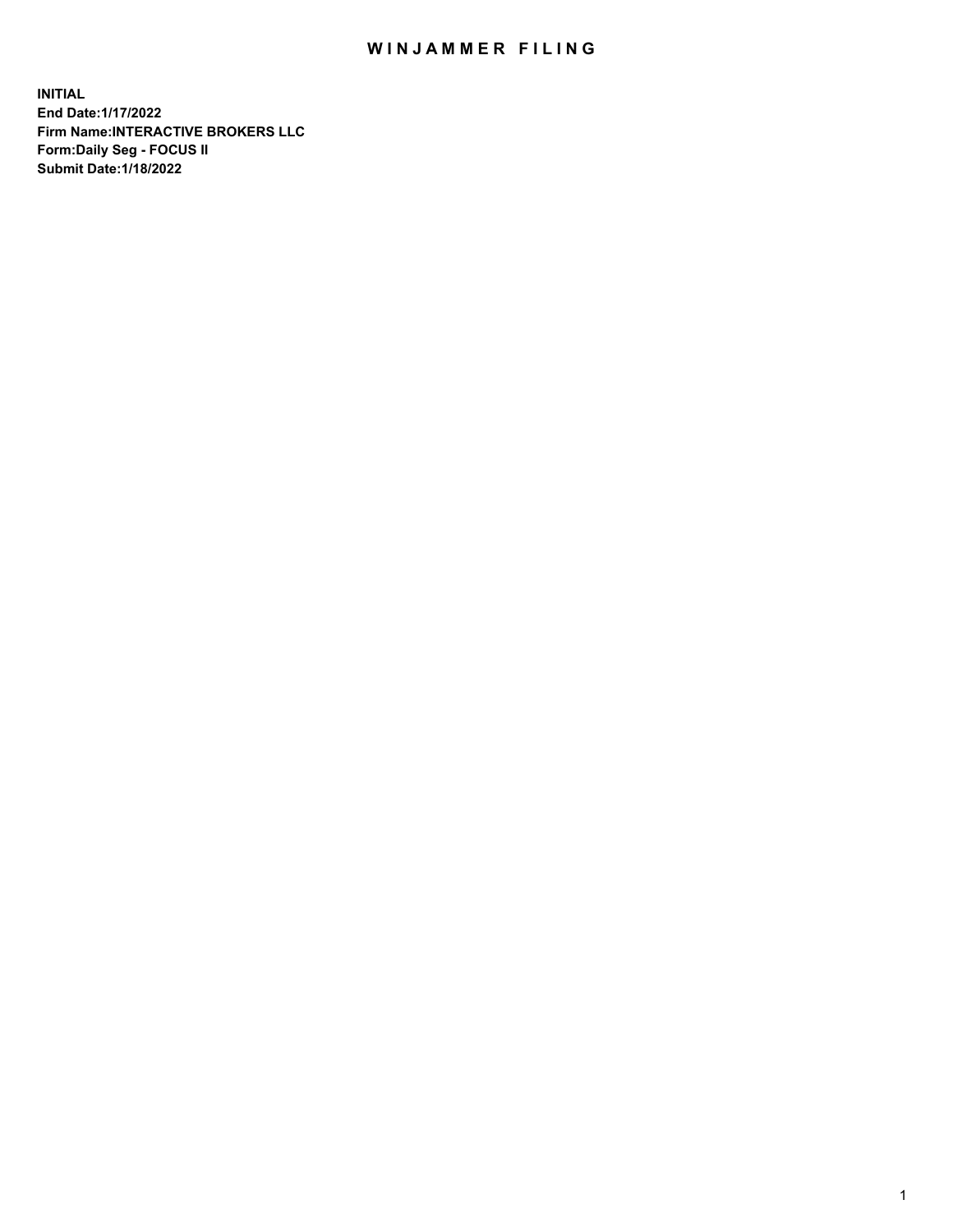**INITIAL End Date:1/17/2022 Firm Name:INTERACTIVE BROKERS LLC Form:Daily Seg - FOCUS II Submit Date:1/18/2022 Daily Segregation - Cover Page**

| Name of Company                                                                                                                                                                                                                                                                                                                | <b>INTERACTIVE BROKERS LLC</b>                                                                  |
|--------------------------------------------------------------------------------------------------------------------------------------------------------------------------------------------------------------------------------------------------------------------------------------------------------------------------------|-------------------------------------------------------------------------------------------------|
| <b>Contact Name</b>                                                                                                                                                                                                                                                                                                            | James Menicucci                                                                                 |
| <b>Contact Phone Number</b>                                                                                                                                                                                                                                                                                                    | 203-618-8085                                                                                    |
| <b>Contact Email Address</b>                                                                                                                                                                                                                                                                                                   | jmenicucci@interactivebrokers.c<br>$om$                                                         |
| FCM's Customer Segregated Funds Residual Interest Target (choose one):<br>a. Minimum dollar amount: ; or<br>b. Minimum percentage of customer segregated funds required:% ; or<br>c. Dollar amount range between: and; or<br>d. Percentage range of customer segregated funds required between:% and%.                         | $\overline{\mathbf{0}}$<br>$\overline{\mathbf{0}}$<br>155,000,000 245,000,000<br>0 <sub>0</sub> |
| FCM's Customer Secured Amount Funds Residual Interest Target (choose one):<br>a. Minimum dollar amount: ; or<br>b. Minimum percentage of customer secured funds required:% ; or<br>c. Dollar amount range between: and; or<br>d. Percentage range of customer secured funds required between:% and%.                           | $\overline{\mathbf{0}}$<br>$\overline{\mathbf{0}}$<br>80,000,000 120,000,000<br>0 <sub>0</sub>  |
| FCM's Cleared Swaps Customer Collateral Residual Interest Target (choose one):<br>a. Minimum dollar amount: ; or<br>b. Minimum percentage of cleared swaps customer collateral required:% ; or<br>c. Dollar amount range between: and; or<br>d. Percentage range of cleared swaps customer collateral required between:% and%. | $\overline{\mathbf{0}}$<br>$\overline{\mathbf{0}}$<br>0 <sub>0</sub><br>0 <sub>0</sub>          |

Attach supporting documents CH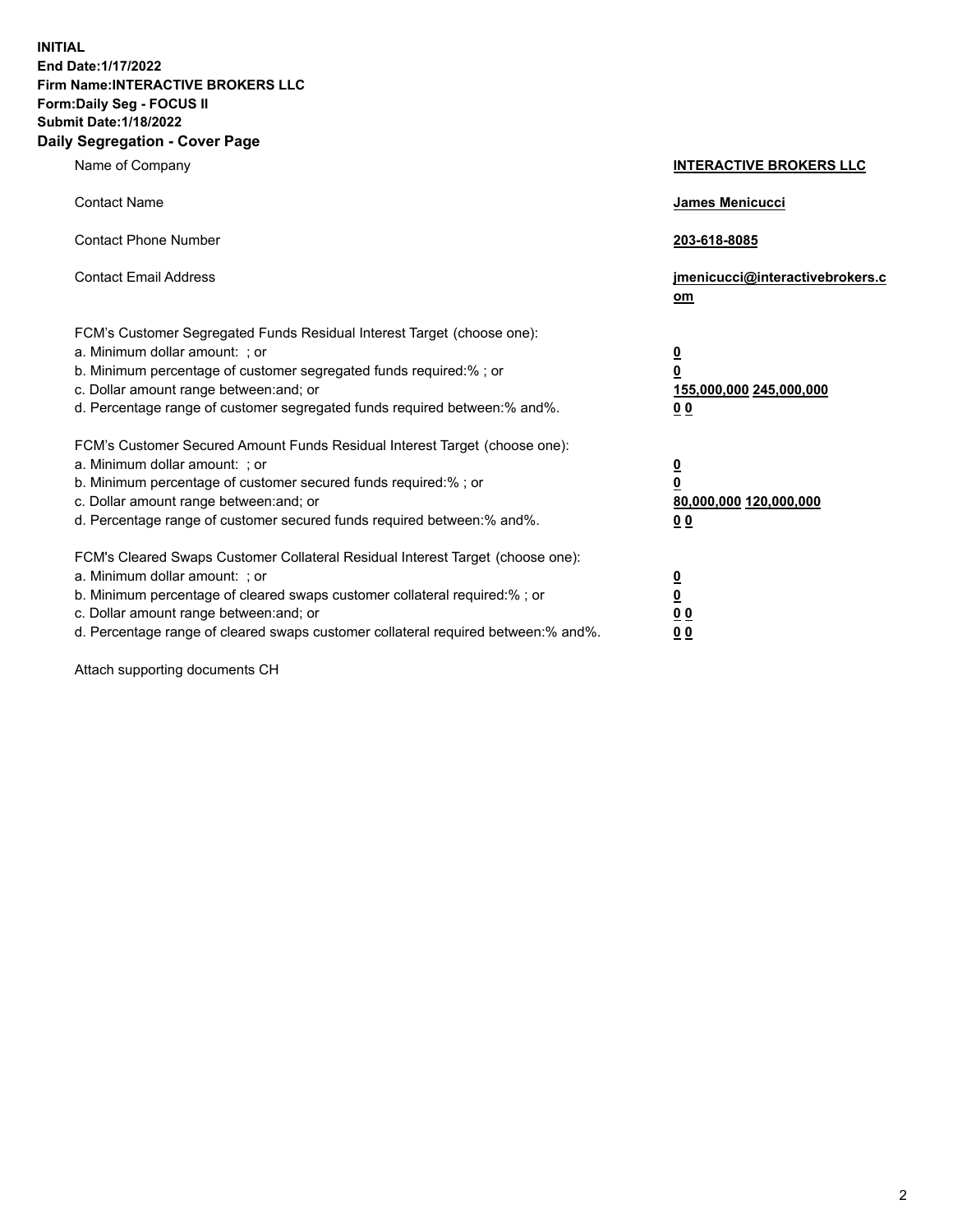**INITIAL End Date:1/17/2022 Firm Name:INTERACTIVE BROKERS LLC Form:Daily Seg - FOCUS II Submit Date:1/18/2022 Daily Segregation - Secured Amounts**

|     | Foreign Futures and Foreign Options Secured Amounts                                         |                                               |
|-----|---------------------------------------------------------------------------------------------|-----------------------------------------------|
|     | Amount required to be set aside pursuant to law, rule or regulation of a foreign            | $0$ [7305]                                    |
|     | government or a rule of a self-regulatory organization authorized thereunder                |                                               |
| 1.  | Net ledger balance - Foreign Futures and Foreign Option Trading - All Customers             |                                               |
|     | A. Cash                                                                                     | -679,475,289 [7315]                           |
|     | B. Securities (at market)                                                                   | $0$ [7317]                                    |
| 2.  | Net unrealized profit (loss) in open futures contracts traded on a foreign board of trade   | 1,166,393,863 [7325]                          |
| 3.  | Exchange traded options                                                                     |                                               |
|     | a. Market value of open option contracts purchased on a foreign board of trade              | 120,938 [7335]                                |
|     | b. Market value of open contracts granted (sold) on a foreign board of trade                | -2,722 [7337]                                 |
| 4.  | Net equity (deficit) (add lines 1. 2. and 3.)                                               | 487,036,790 [7345]                            |
| 5.  | Account liquidating to a deficit and account with a debit balances - gross amount           | 4,161 <sub>[7351]</sub>                       |
|     | Less: amount offset by customer owned securities                                            | 0 [7352] 4,161 [7354]                         |
| 6.  | Amount required to be set aside as the secured amount - Net Liquidating Equity              | 487,040,951 [7355]                            |
|     | Method (add lines 4 and 5)                                                                  |                                               |
| 7.  | Greater of amount required to be set aside pursuant to foreign jurisdiction (above) or line | 487,040,951 [7360]                            |
|     | 6.                                                                                          |                                               |
|     | FUNDS DEPOSITED IN SEPARATE REGULATION 30.7 ACCOUNTS                                        |                                               |
| 1.  | Cash in banks                                                                               |                                               |
|     | A. Banks located in the United States                                                       | 96,209,320 [7500]                             |
|     | B. Other banks qualified under Regulation 30.7                                              | 0 [7520] 96,209,320 [7530]                    |
| 2.  | Securities                                                                                  |                                               |
|     | A. In safekeeping with banks located in the United States                                   | 299,571,000 [7540]                            |
|     | B. In safekeeping with other banks qualified under Regulation 30.7                          | 0 [7560] 299,571,000 [7570]                   |
| 3.  | Equities with registered futures commission merchants                                       |                                               |
|     | A. Cash                                                                                     | $0$ [7580]                                    |
|     | <b>B.</b> Securities                                                                        | $0$ [7590]                                    |
|     | C. Unrealized gain (loss) on open futures contracts                                         | $0$ [7600]                                    |
|     | D. Value of long option contracts                                                           | $0$ [7610]                                    |
|     | E. Value of short option contracts                                                          | 0 [7615] 0 [7620]                             |
| 4.  | Amounts held by clearing organizations of foreign boards of trade                           |                                               |
|     | A. Cash                                                                                     | $0$ [7640]                                    |
|     | <b>B.</b> Securities                                                                        | $0$ [7650]                                    |
|     | C. Amount due to (from) clearing organization - daily variation                             | $0$ [7660]                                    |
|     | D. Value of long option contracts                                                           | $0$ [7670]                                    |
|     | E. Value of short option contracts                                                          | 0 [7675] 0 [7680]                             |
| 5.  | Amounts held by members of foreign boards of trade                                          |                                               |
|     | A. Cash                                                                                     | -948,038,160 [7700]                           |
|     | <b>B.</b> Securities                                                                        | $0$ [7710]                                    |
|     | C. Unrealized gain (loss) on open futures contracts                                         | 1,159,780,093 [7720]                          |
|     | D. Value of long option contracts                                                           | 120,938 [7730]                                |
|     | E. Value of short option contracts                                                          | <mark>-2,722</mark> [7735] 211,860,149 [7740] |
| 6.  | Amounts with other depositories designated by a foreign board of trade                      | $0$ [7760]                                    |
| 7.  | Segregated funds on hand                                                                    | $0$ [7765]                                    |
| 8.  | Total funds in separate section 30.7 accounts                                               | 607,640,469 [7770]                            |
| 9.  | Excess (deficiency) Set Aside for Secured Amount (subtract line 7 Secured Statement         | 120,599,518 [7380]                            |
|     | Page 1 from Line 8)                                                                         |                                               |
| 10. | Management Target Amount for Excess funds in separate section 30.7 accounts                 | 80,000,000 [7780]                             |
| 11. | Excess (deficiency) funds in separate 30.7 accounts over (under) Management Target          | 40,599,518 [7785]                             |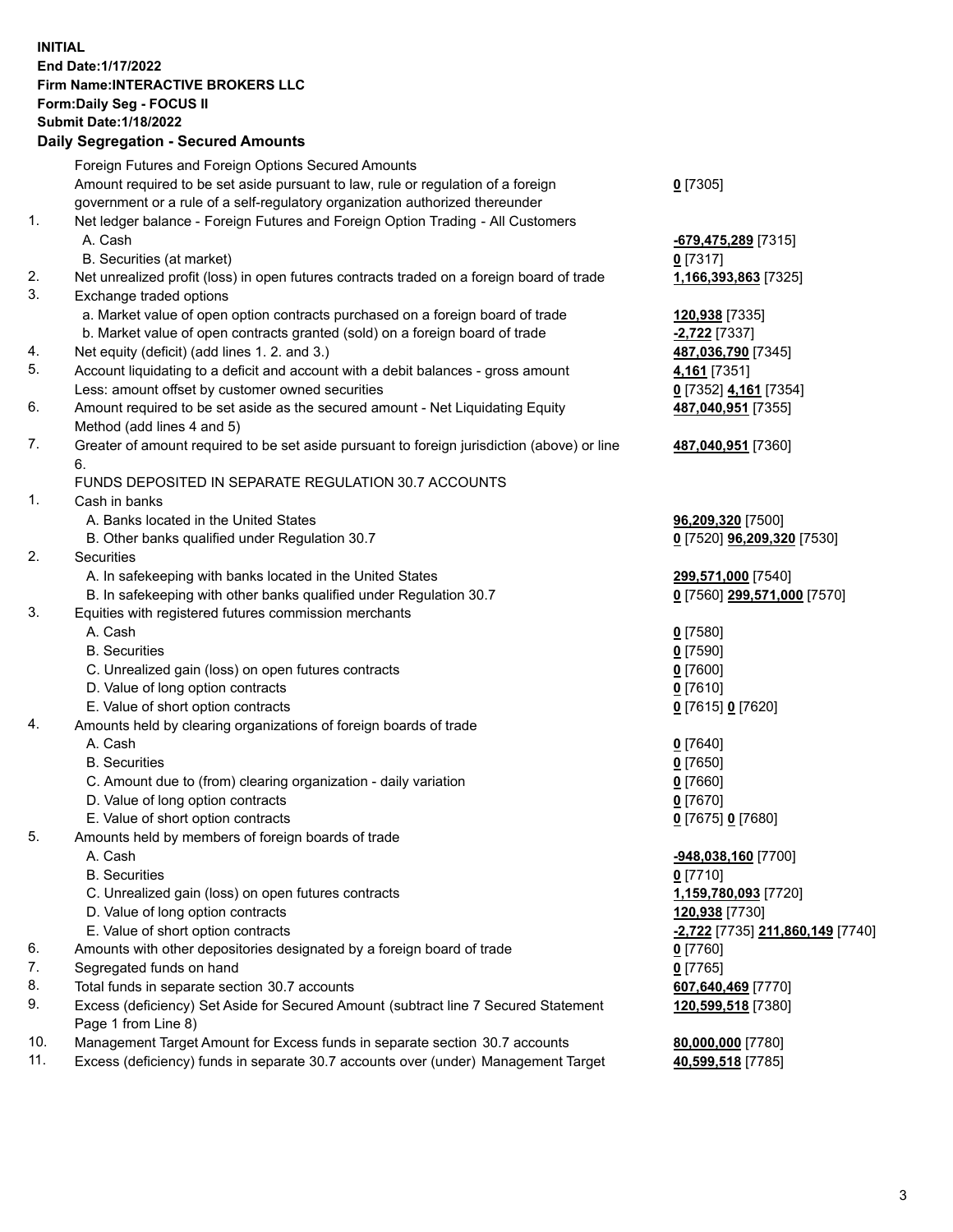**INITIAL End Date:1/17/2022 Firm Name:INTERACTIVE BROKERS LLC Form:Daily Seg - FOCUS II Submit Date:1/18/2022 Daily Segregation - Segregation Statement** SEGREGATION REQUIREMENTS(Section 4d(2) of the CEAct) 1. Net ledger balance A. Cash **7,504,339,700** [7010] B. Securities (at market) **0** [7020] 2. Net unrealized profit (loss) in open futures contracts traded on a contract market **213,061,278** [7030] 3. Exchange traded options A. Add market value of open option contracts purchased on a contract market **556,263,899** [7032] B. Deduct market value of open option contracts granted (sold) on a contract market **-487,267,703** [7033] 4. Net equity (deficit) (add lines 1, 2 and 3) **7,786,397,174** [7040] 5. Accounts liquidating to a deficit and accounts with debit balances - gross amount **1,041,775** [7045] Less: amount offset by customer securities **0** [7047] **1,041,775** [7050] 6. Amount required to be segregated (add lines 4 and 5) **7,787,438,949** [7060] FUNDS IN SEGREGATED ACCOUNTS 7. Deposited in segregated funds bank accounts A. Cash **1,111,586,799** [7070] B. Securities representing investments of customers' funds (at market) **4,479,014,185** [7080] C. Securities held for particular customers or option customers in lieu of cash (at market) **0** [7090] 8. Margins on deposit with derivatives clearing organizations of contract markets A. Cash **2,006,988,205** [7100] B. Securities representing investments of customers' funds (at market) **436,609,890** [7110] C. Securities held for particular customers or option customers in lieu of cash (at market) **0** [7120] 9. Net settlement from (to) derivatives clearing organizations of contract markets **22,189,471** [7130] 10. Exchange traded options A. Value of open long option contracts **556,263,899** [7132] B. Value of open short option contracts **-487,267,703** [7133] 11. Net equities with other FCMs A. Net liquidating equity **0** [7140] B. Securities representing investments of customers' funds (at market) **0** [7160] C. Securities held for particular customers or option customers in lieu of cash (at market) **0** [7170] 12. Segregated funds on hand **0** [7150] 13. Total amount in segregation (add lines 7 through 12) **8,125,384,746** [7180] 14. Excess (deficiency) funds in segregation (subtract line 6 from line 13) **337,945,797** [7190] 15. Management Target Amount for Excess funds in segregation **155,000,000** [7194] 16. Excess (deficiency) funds in segregation over (under) Management Target Amount Excess **182,945,797** [7198]